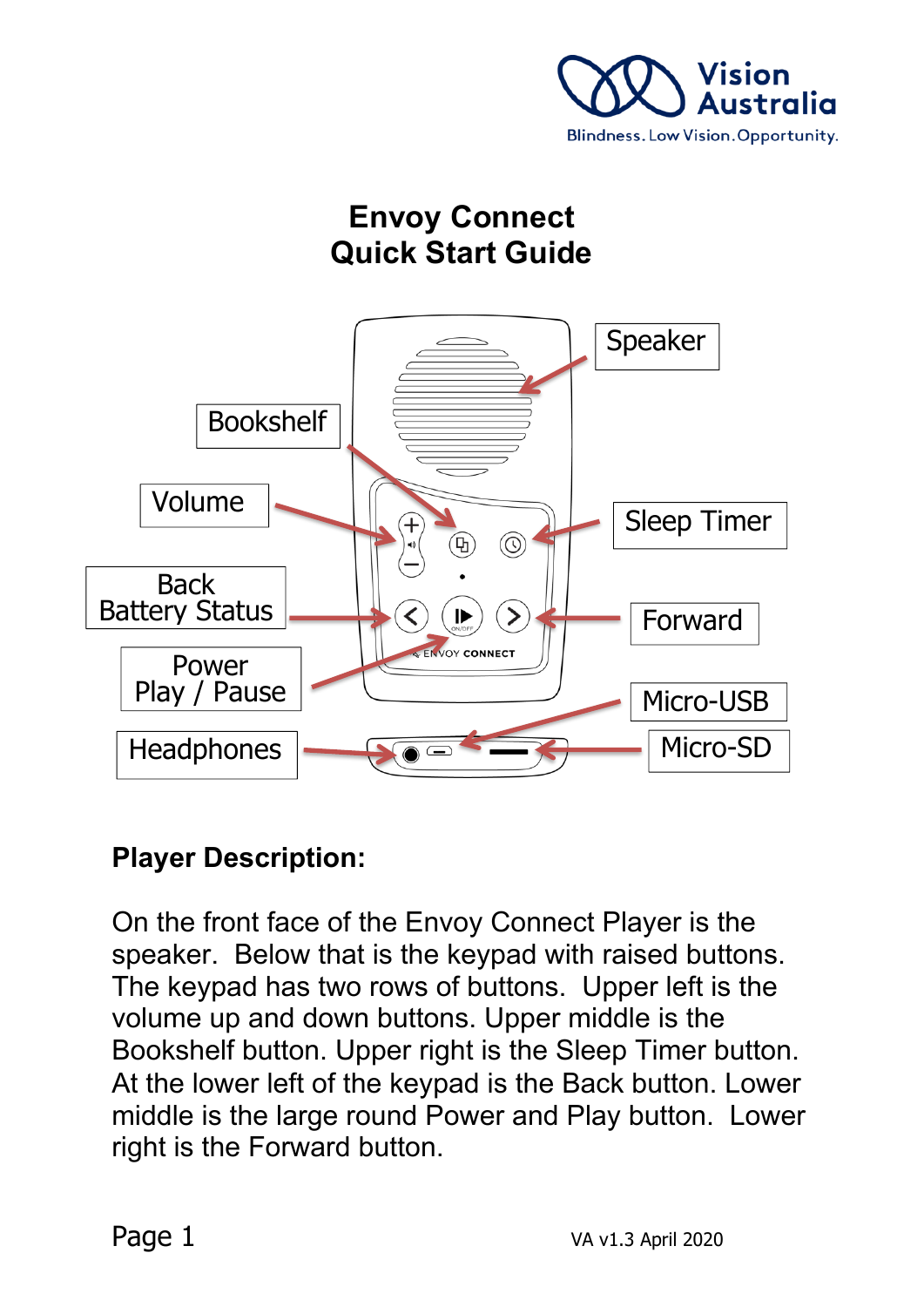

Along the bottom edge of the Player is the headphone socket on the left. The micro-USB port is next to that in the middle, and the micro-SD card slot is on the bottom right. On the back of the Player is a solar panel and below that a printed label. A lanyard can be attached through the centre hole on the top.

#### **Definitions:**

- **Press:** means to briefly, but firmly, press the button down and then release it immediately.
- **Press and Hold:** means to press the button down and then continue to hold it (e.g. press and hold the button for at least 3 seconds).

### **Button Descriptions:**

#### **Power and Play Button (Lower Middle Position):**

- **Power On/Off:** Press and hold for 3 seconds until you hear the Chime. Press and hold for 3 seconds again to turn off.
- **Play/Pause:** Press the same button to start playback. Press again to pause playback.

**Bookshelf Button (Upper Middle):** Press to hear the title of a book. Press again to choose a different book. Press Play to begin listening to the chosen book.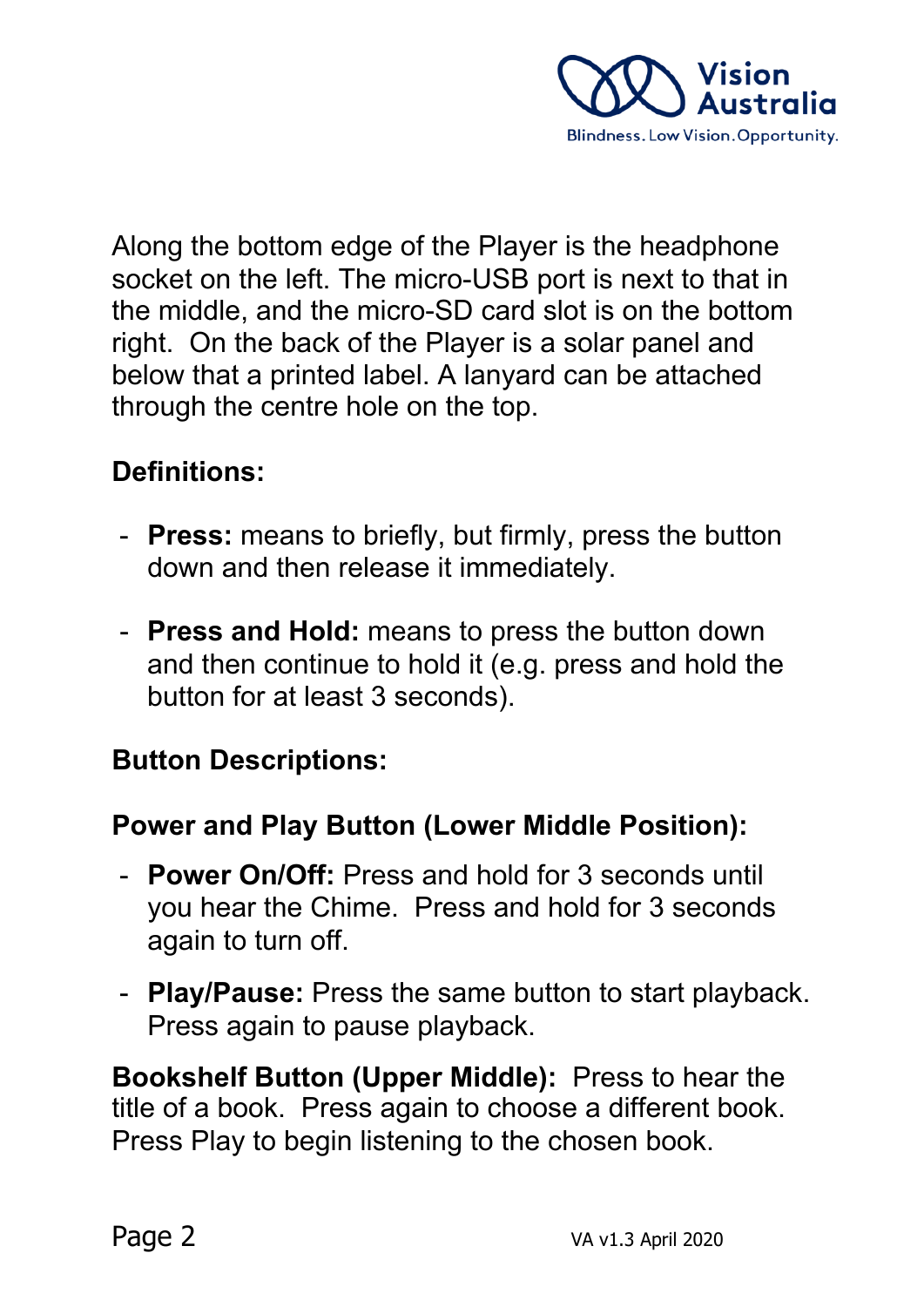

**Volume Up/Down Buttons (Upper Left):** Press the upper Volume button to increase volume. Press the lower Volume button to decrease volume.

### **Back Button (Lower Left):**

When playing a book:

- Press to **Skip to Previous Heading.**
- **Rewind:** Press and hold to move backwards through the audio file. A beep will sound to indicate that you are moving backwards in 30 second intervals.

### **Forward Button (Lower Right):**

When playing a book:

- Press to **Skip to Next Heading.**
- **Fast Forward:** Press and hold to move forward through the audio file**.** A beep will sound to indicate that you are moving forward in 30 second intervals.

Note: The Back and Forward buttons will not operate when playback is paused.

### **Sleep Timer Button (Upper Right):**

When playback is paused:

Press once to select 15 minute sleep timer. Press again to select 30 minutes. Press again to select 60 minutes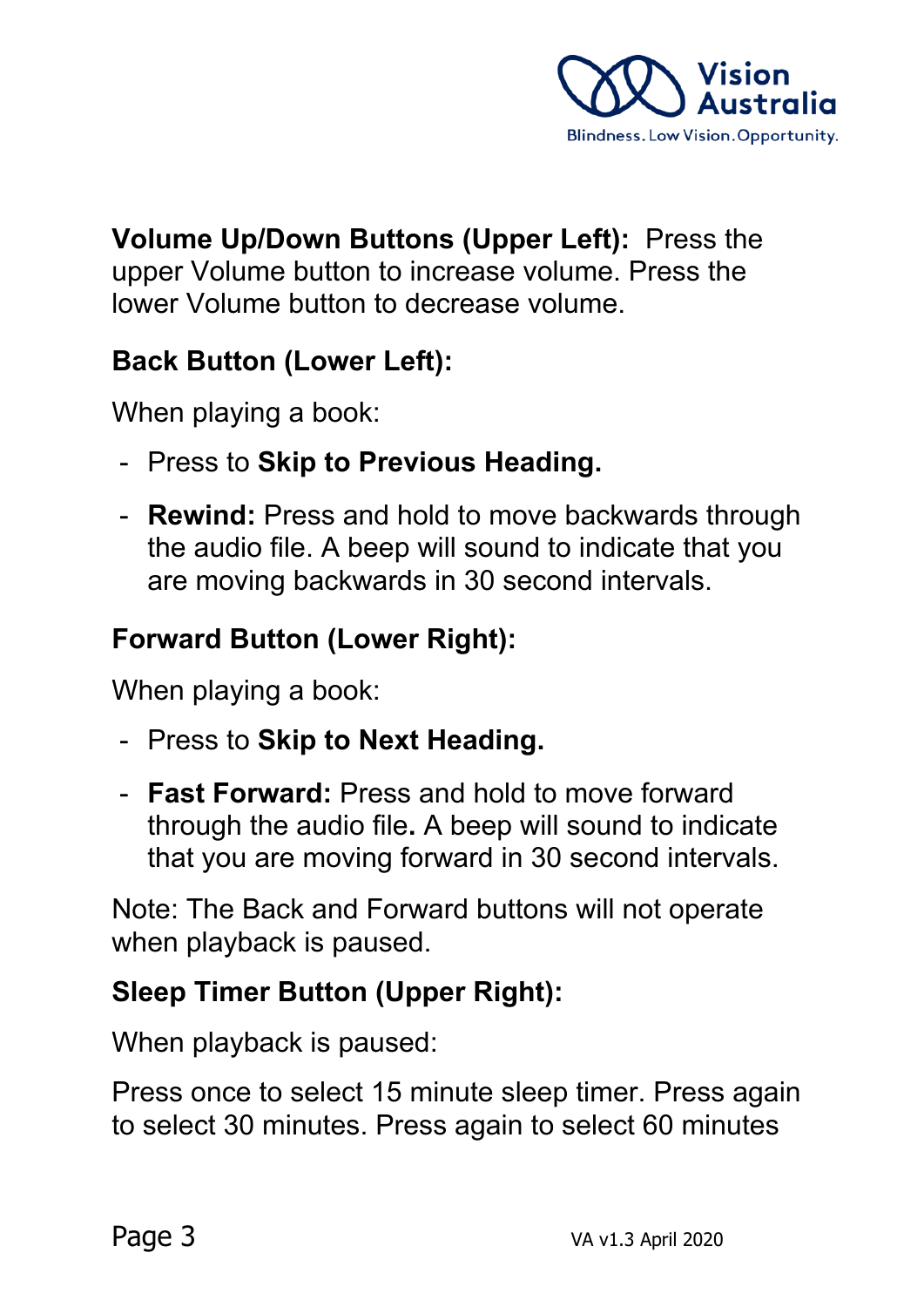

and press a fourth time to turn Sleep Timer off. A Chime will sound to provide confirmation of each selection.

Note: The Sleep Timer button will not operate during playback.

## **Other Features:**

- **Stereo Headphone Jack (Bottom Edge, Left):** Plug headphones or external speaker into the bottom left 3.5mm audio jack. This will mute the internal speaker.
- **Micro-USB Port (Bottom Edge, Middle)**
- **Micro-SD Card Slot (Bottom Edge, Right)**
- **Charging:** When shipped, the battery is only partially charged. Please fully charge the Player before the first use. To do this, expose the solar panel on the back of the Player to direct sunlight. For a faster charge, you can also plug the Player into an active USB port on a computer, or a USB Wall Charger (not supplied). This type of charger plugs into a power point and has a USB slot that you can plug the Envoy Connect into. The LED will blink while charging.

The battery will last up to 8 hours.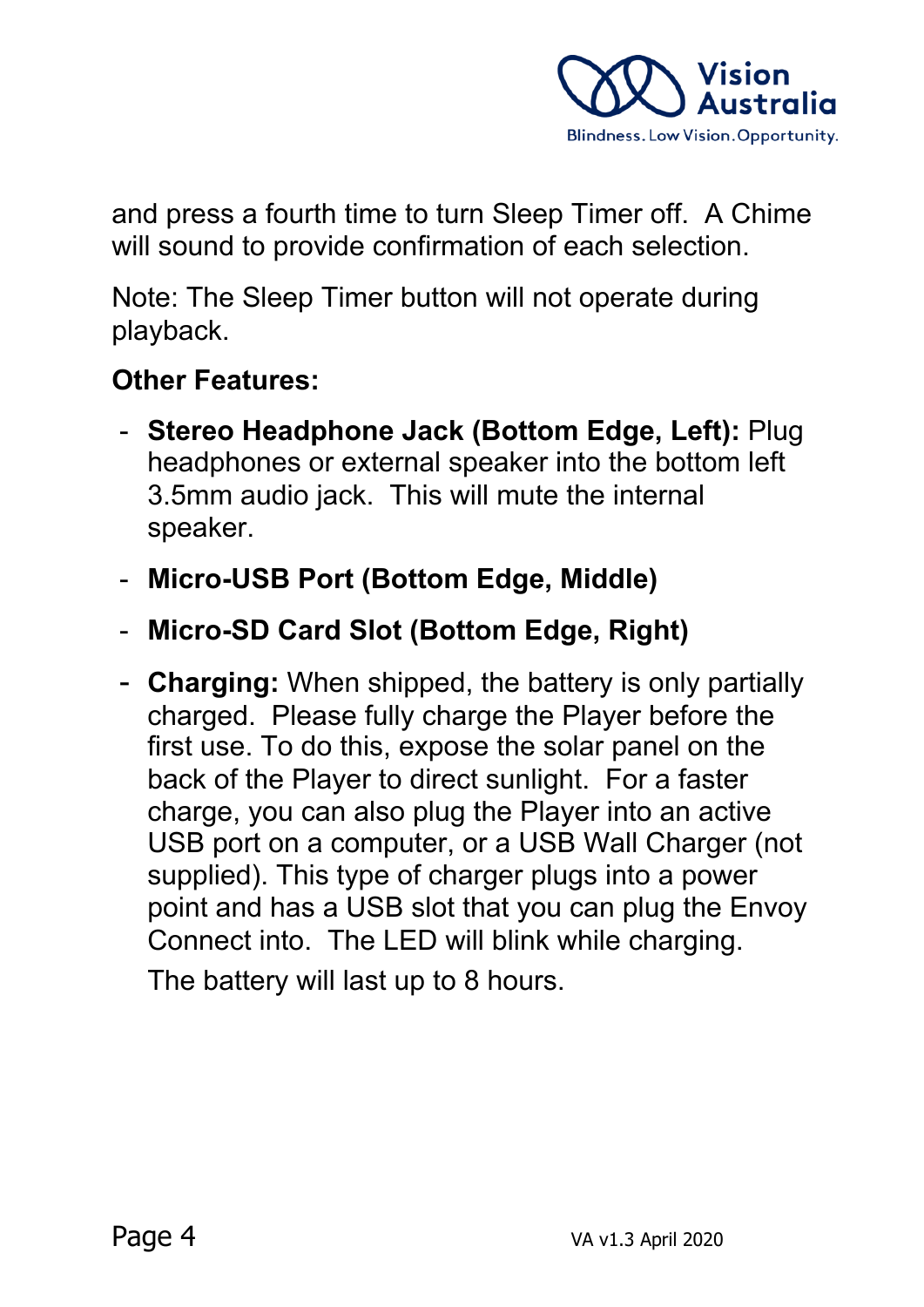

## **Suitable USB Wall Chargers:**

**Option 1:**



Wall Charger with USB slot (use USB cable supplied with the Envoy Connect to charge).

**Option 2:**



Wall Charger with inbuilt cable and micro-USB plug (no separate USB cable required for charging).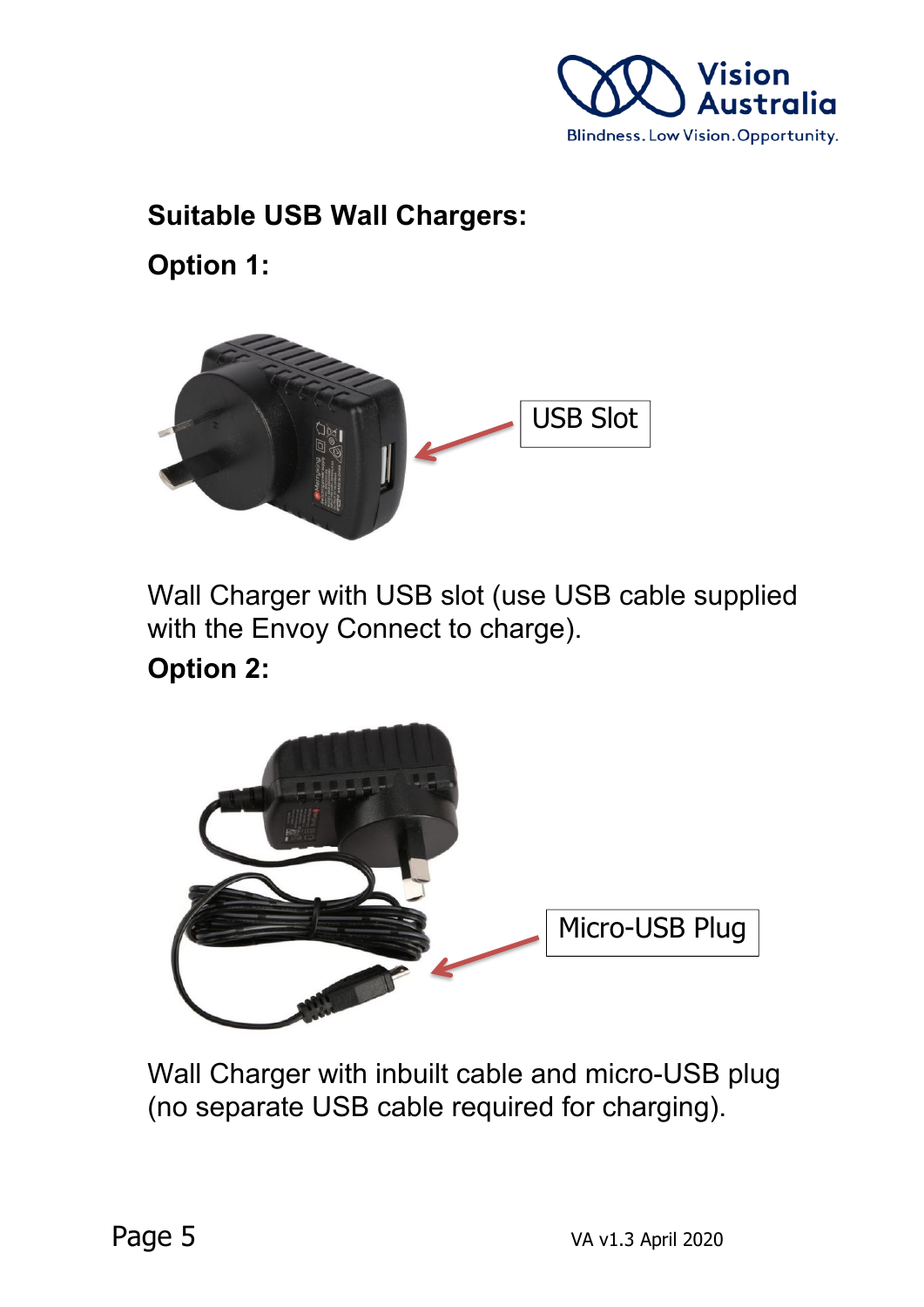

- **Book Loading:** Each player is shipped with a Windows software utility called 'i-access Kiosk'. This utility can be found on the Player within a folder called 'System'. If you or someone you know has a computer you can copy books onto the Player manually, or you can use this software to download books from the Vision Australia Library and have them loaded onto the Player for you.

For more information on how to use this software, see the Additional Features section of this User Guide.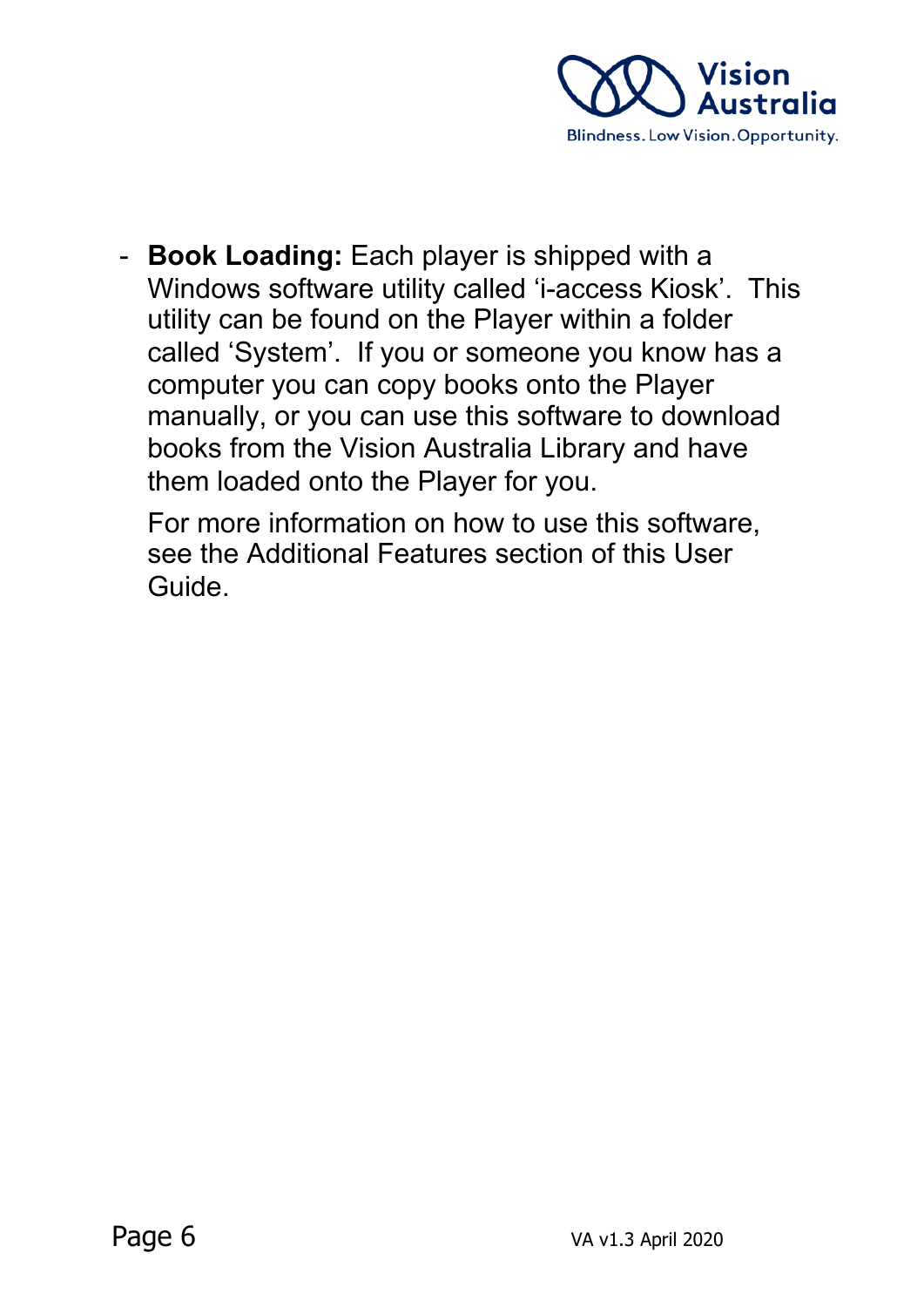

# **Envoy Connect User Guide - Additional Features**

The following features are additional to those listed in the Quick Start Guide.

- **Volume Up:** Press and hold to increase volume rapidly. A beep will sound when maximum volume is reached.
- **Volume Down:** Press and hold to decrease volume rapidly. Note that it is not possible to turn the volume off completely.
- **Volume Memory:** The Player will automatically remember your last volume setting, even if the Player is turned off.
- **Bookmark:** The Player will automatically remember where playback stopped, even if the Player is turned off. It will resume playback from that position when pressing the Play button.
- **Skip to Beginning:** If you press the Back button when playing the first section of a book, it will skip back to the beginning of the book and resume playback.
- **Skip to End:** If you press the Forward button when playing the last section of a book, a Chime will sound to let you know there is no 'next section' and playback will resume.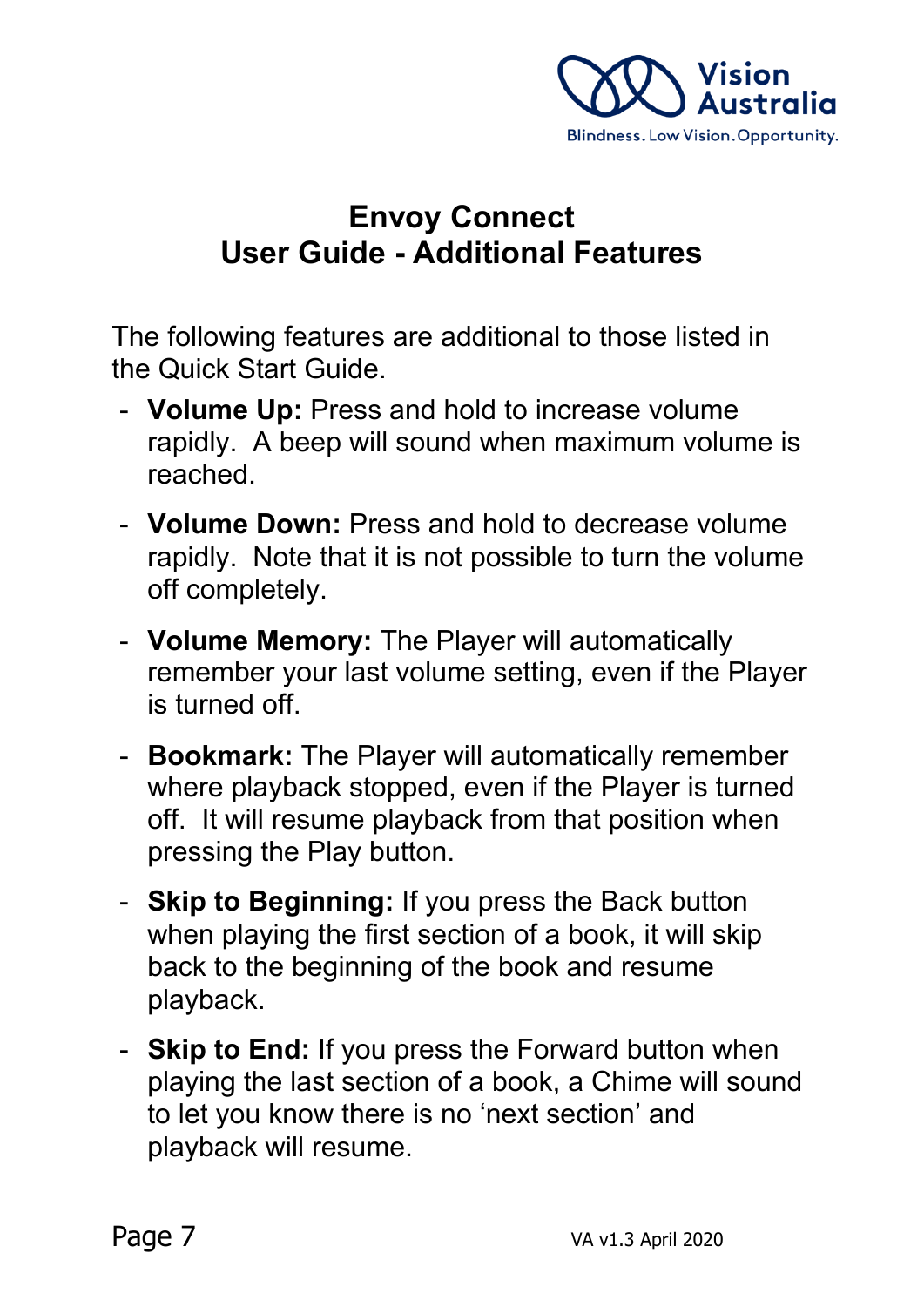

- **To Delete a Book:** Choose a book using the Bookshelf button. To delete it, press and hold the Bookshelf button for 5 seconds until you hear the confirmation Chime.
- **Turn Off Sleep Timer:** Press and hold the Sleep Timer button for 2 seconds until you hear the confirmation Chime.
- **Auto Power Off:** If the playback is paused for more than 5 minutes, the Player will turn itself off. The Player will remember your last reading position and resume playback from there.
- **Battery Status Indicator:** When the player is in Pause mode, you can press and hold the Back button to hear Beeps that indicate battery level. If the player emits 1 beep, the battery level is low and should be recharged.If the player emits 2 beeps, the battery is at medium level and you can continue to use it. If the player emits 3 beeps, the battery is fully charged (over 80%).
- **Low Battery Warning:** The Player will emit a 'low battery' warning Chime when battery capacity drops below 10%. It is important to charge the player at this point. The Player will continue to Chime every minute until the Player turns itself off. The Player will remember your last reading position.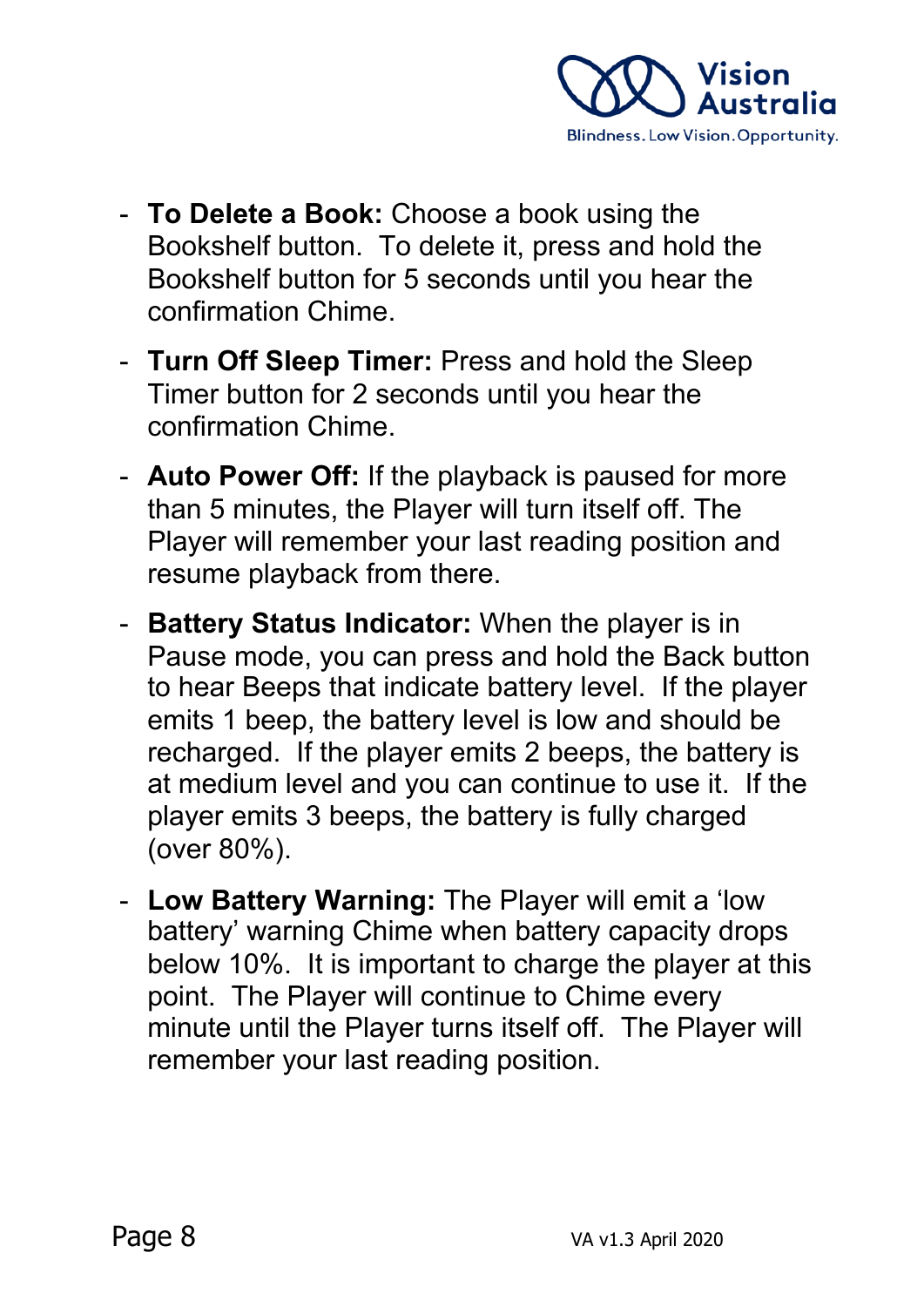

- **Audio Indicator:** The Player will emit various Beeps or Chimes to provide audible confirmation of a button press, player action or warning. For example:
	- Power on and off (except for Sleep Timer off)
	- Low Battery level
	- Volume minimum and maximum
	- Rewinding or Fast-forwarding
	- Last section in book
	- Book deletion
	- No book on the player
	- Sleep Timer settings
	- Unable to play book
	- Micro-SD card insertion or removal, and
	- Connecting or disconnecting from a computer
- **LED Indicator:** The green light above the Play button provides visual information about the Player's current operational state. For example:
	- Green light means the Power is on.
	- Blinking during playback means the Sleep Timer is on. It will also blink while rewinding or fastforwarding.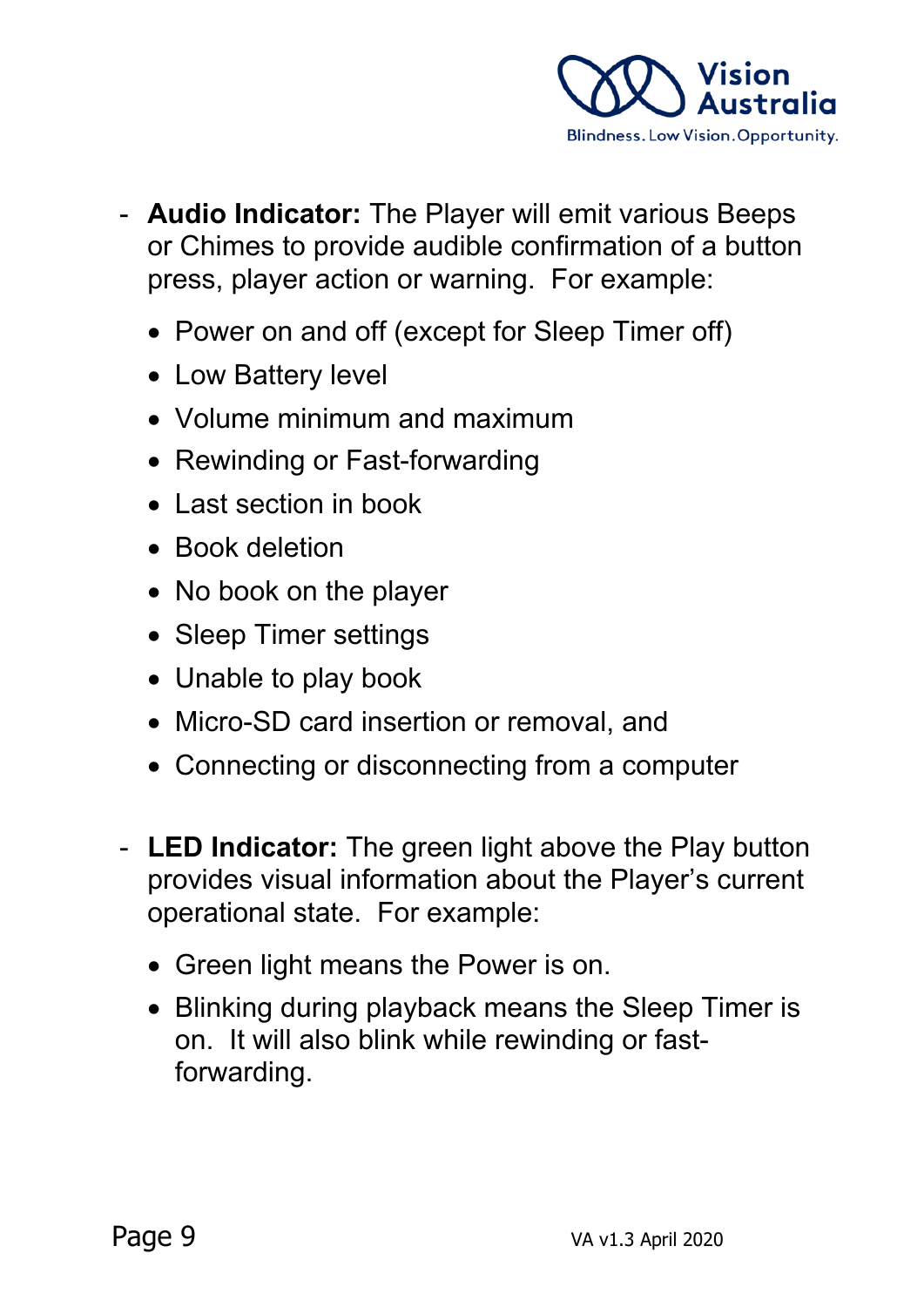

- Blinking while playback is paused means the Player is paused. It will also blink to indicate charging via USB.
- In all cases it will also blink continuously to indicate Low Battery.
- **Micro-SD Card:** Add to the 8GB internal memory capacity by inserting a micro-SD card (up to 128GB) into the slot on the bottom right. Ensure the micro-SD card is inserted correctly. The card is inserted correctly when it is turned over so that the ridge on the top face of the card is facing down. The long straight edge of the card will be facing to the right, and the 'jagged' edge facing to the left. Don't use excessive force, it will insert easily when it is the right way around. Be careful when ejecting the card as it may spring out quickly and be lost.
- **Switch Memory:** The Player will sequentially scroll through the content of the internal memory followed by the micro-SD card with each press of the Bookshelf button. To switch immediately between memories, press and hold both the Sleep Timer and Back buttons together for 2 seconds.
- **USB Computer Connection:** Connect to a computer by inserting the supplied Micro-USB plug into the middle port on the bottom edge of the Player. Use this connection for loading books and charging the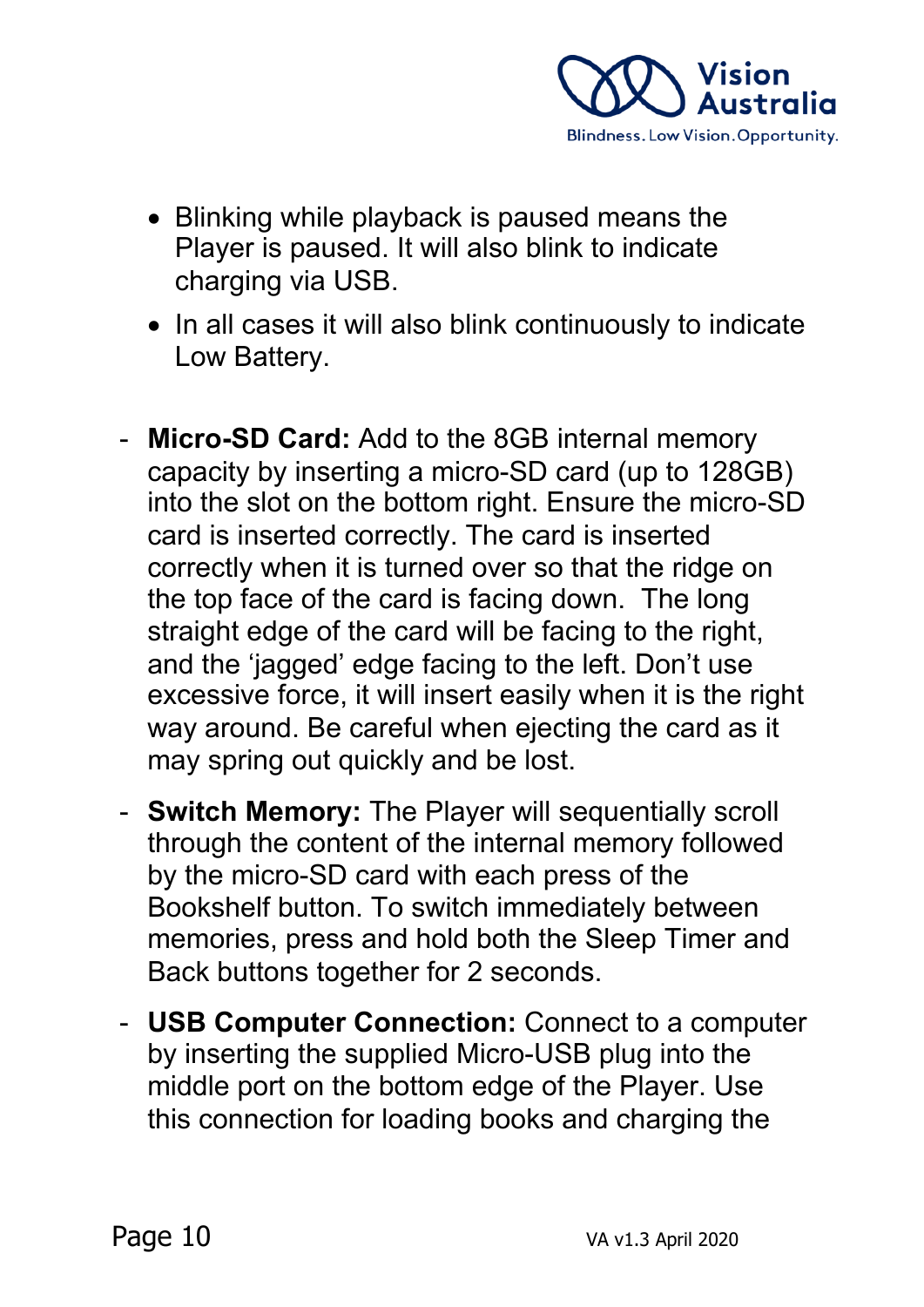

Player. Ensure the micro-USB plug is inserted correctly with the two small 'prongs' on the plug facing down. Don't use excessive force, it will insert easily the right way around. The Player will appear as an external drive on your computer. If the Player has a micro-SD card inserted, this will appear as a second external drive on the computer.

- **Manually Loading Books:** Audio content can be copied onto the Player from a computer using the micro-USB port or a micro-SD card. When preparing content for the Player on a computer, place all the files for a book into a single folder. You must have one separate folder for each book. You may have up to 999 different folders (books) and 999 audio files in each folder. The audio files are played in the order that they are loaded onto the Player – it does not reorder or play them based on the file names. For this reason, when preparing books on your computer, ensure the audio files within each folder are presorted by name. For example, the first file within a folder could be named 001.mp3, the second file would be 002.mp3 and so on. Finally, load your preprepared book folders onto the Player in the order that you want them listed on the Players bookshelf.

Note that the player has these requirements:

- Maximum Folder Name Length = 58 characters
- Maximum File Name Length = 185 characters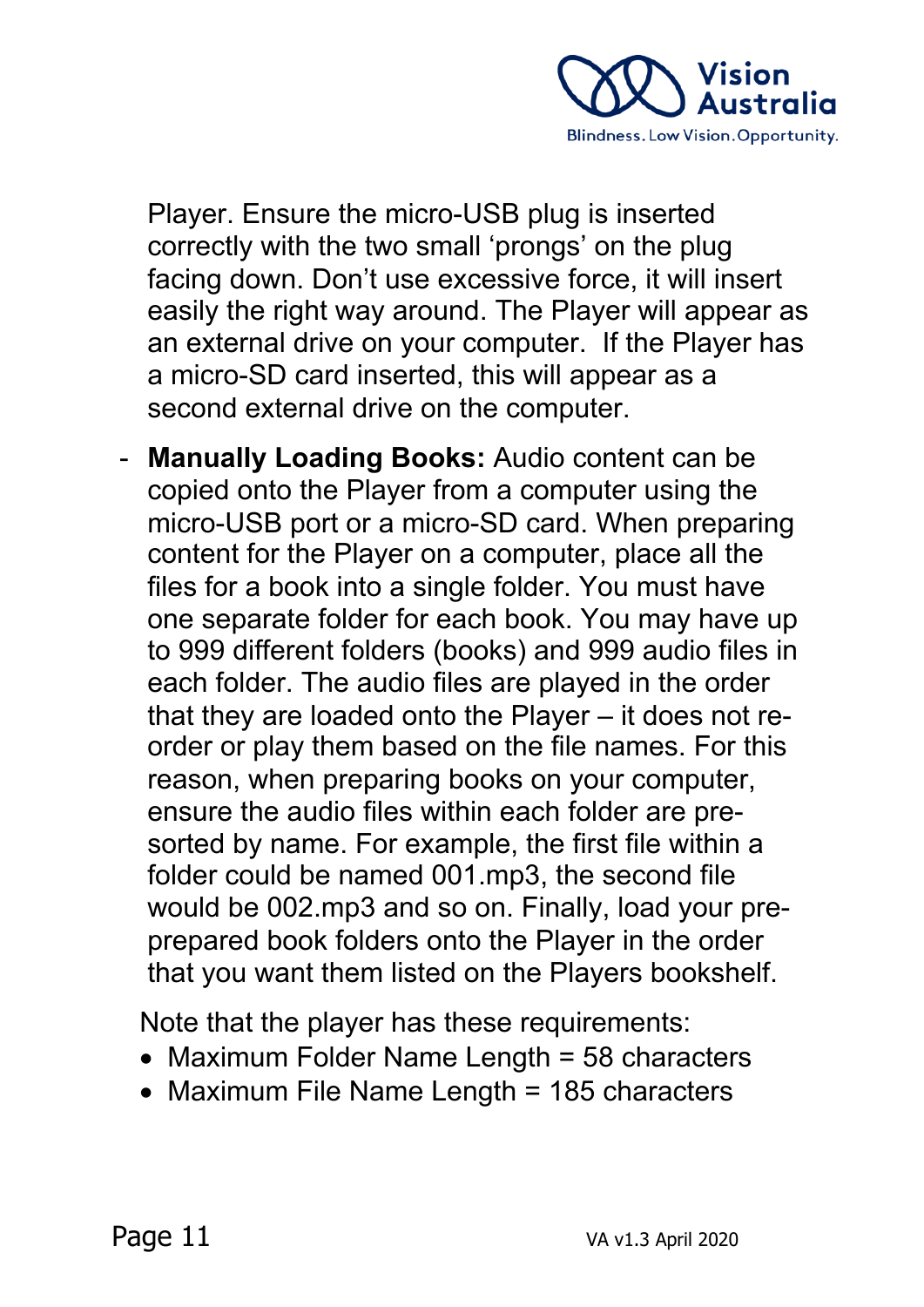

- **Book Loading Software:** Each player is shipped with a Windows software utility called 'i-access Kiosk'. If you or someone you know is a computer user, this utility can simplify downloading of books from the Vision Australia Library and load them onto the Player for you correctly. This software is contained within the System folder when you view the Player in Windows Explorer. Simply run it to install iaccess Kiosk on your computer. When you install it, a 'pop-up' window will appear that provides instructions. A detailed i-access Kiosk user guide can be found in the Help menu of the software.
- **Version and Serial Number:** Press and hold both the Back and Forward buttons together. The information will be voiced.

# **Troubleshooting:**

- **Player Won't Turn On: Charge the battery by** exposing the solar panel on the back of the Player to direct sunlight for up to 8 hours, or better still, plug the Player into an active USB port for a better charge. The internal rechargeable battery is not user replaceable and the Player should be returned to the place of purchase if it will not charge.
- **Cannot Play Book:** Ensure that there are no empty book folders. Check that all the audio files that make up a book are contained within one folder. You must have one separate folder for each book. Ensure the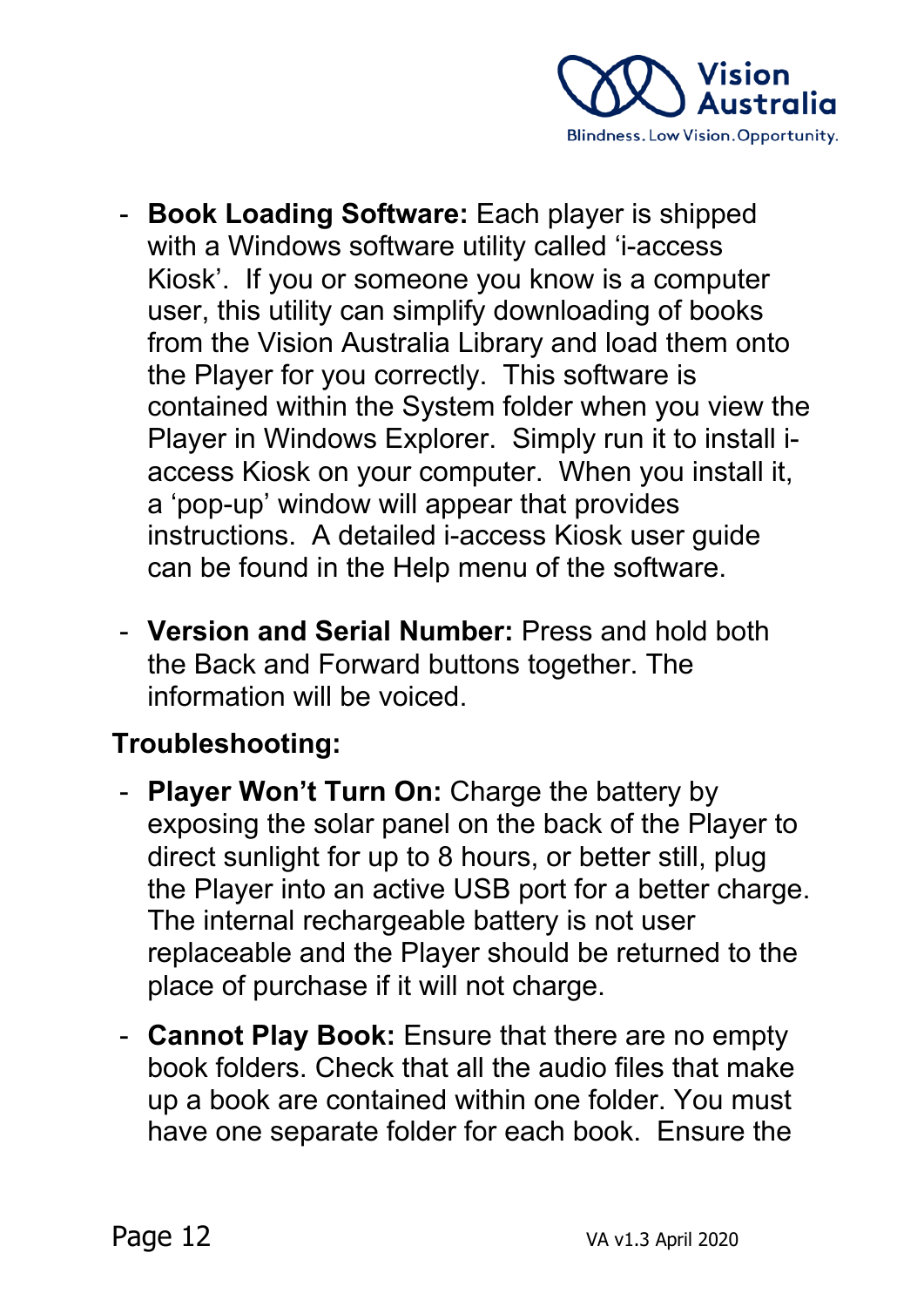

audio files are supported and that no copy protection (DRM) is applied. The Player supports the following formats: wav, mp3, wma, ogg, flac, ape and aac-lc.

- **Player cannot remember last reading position:** Ensure that Folder Name Lengths do not exceed 58 characters, and File Name Lengths do not exceed 185 characters.
- **The Book Plays Out of Order:** Check that the audio files in each folder are sorted by name, in the order they are to be played.
- **Cannot Insert micro-SD Card:** Ensure the ridge on the top face of the card is facing down. The long straight edge of the card will be facing to the right, and the jagged edge facing to the left. Don't use excessive force, it will insert easily the right way around.
- **Cannot Insert USB Plug:** Ensure you are using a micro-USB type-B plug, as supplied with the Player. Ensure the micro-USB plug is inserted correctly with the two small 'prongs' on the plug facing down. Don't use excessive force, it will insert easily the right way around.
- **Warning Chime:** If the Player encounters a problem it will play a Warning Chime. Try playing a different book. Check the format of the audio files.